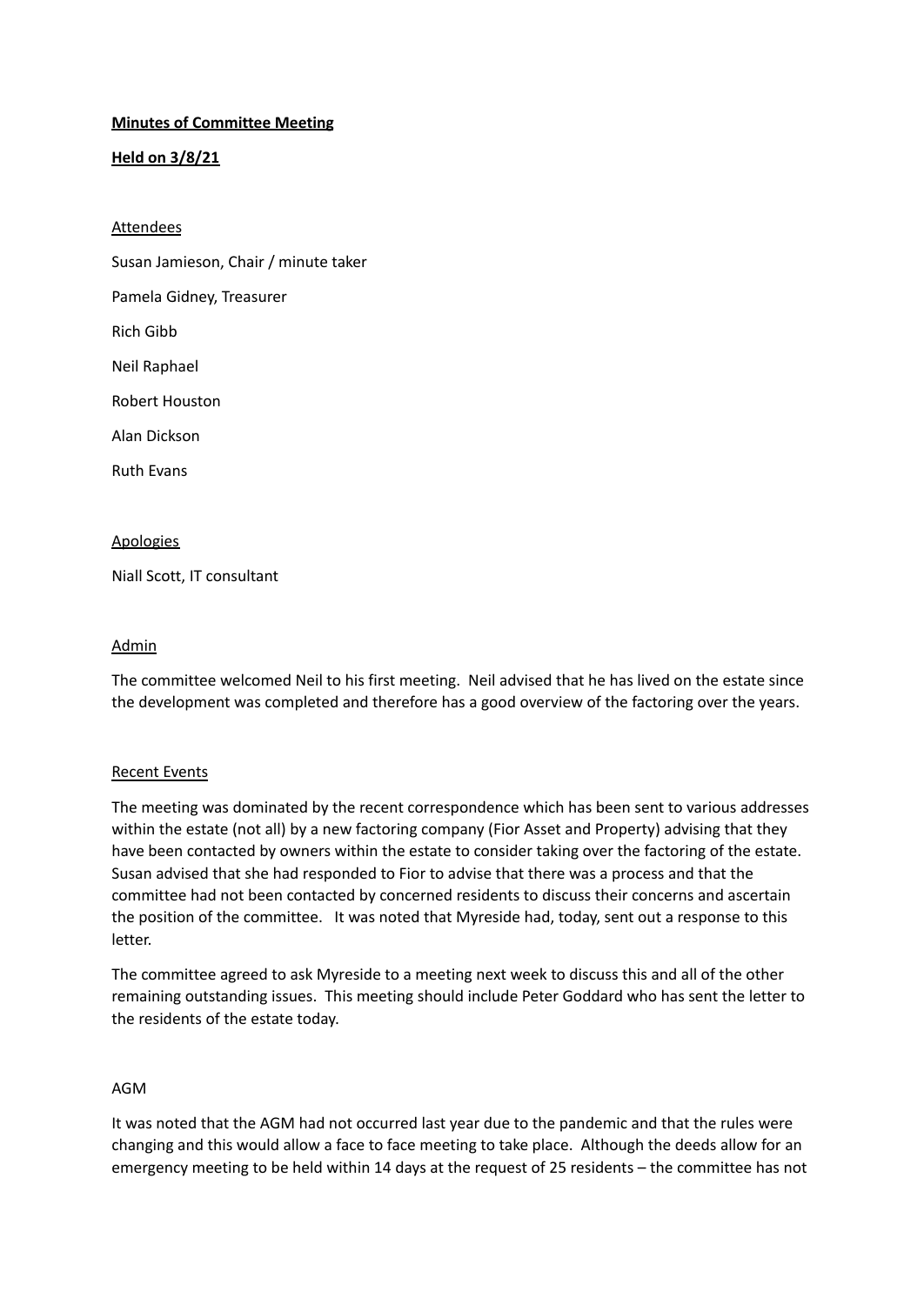been approached by owners to do so. It was therefore agreed that an AGM will be called for the start of October and a motion will be tabled for a vote on whether the owners wish a tendering process to be commenced. Therefore in order to allow time for summer holidays, proper notice and proper preparation the committee agreed that 8 weeks would be a good time period to ensure that all owners are able to have their say.

The committee will draft a letter which they will ask Myreside to deliver to all owners after the meeting next week to advise of our position and the proposal for the AGM. This letter will also ask owners for feedback on any issues that they wish to raise or questions that they may have for the committee or Myreside.

### **Communication**

It was discussed that it has been the concern for some time that communication from Myreside has not improved, despite promises at every committee meeting over the last year. In addition, work is not being completed timeously and there are multiple jobs which have still not been undertaken despite being raised at meetings and individually on walk rounds. The feeling is that there continues to be no pro-active management from Myreside. It is unclear if checks on work are being undertaken by management as requested as issues persist with stair cleaning, guttering and fountains. However, the committee had hoped that these issues would be resolved going forward as there are positive aspects to the factoring that are an improvement on previous factors.

## Debt Issue / Invoices

It was noted that despite Susan chasing for the invoices on 30<sup>th</sup> June and these being promised by Peter for the 12<sup>th</sup> and then by the end of the day on 15<sup>th</sup> Jul, these were not received by the committee until 4.10pm on Friday 16<sup>th</sup> July. Pamela attempted to contact Myreside by phone late on the afternoon of Monday 19<sup>th</sup> and again twice on Tuesday 20<sup>th</sup> to discuss various issues however Myreside issued the invoices on Tuesday afternoon without the committee response. In response to an email from Susan, Peter responded that he expected a response within 2 days – it was noted that due to the time he sent them – Monday was the earliest that the committee could respond. No-one returned Pamela's call and an email was sent on Tuesday evening. Myreside responded to this email on Thursday.

Again, there continue to be inaccuracies in invoices that the committee pick up and it is unfortunate that Myreside chose to send these out without these double checks – a process that was agreed as part of their initial tendering process.

The additional complication / issue with these invoices was the sudden apportionment of unpaid debt. The committee discussed that they were disappointed that Myreside had advised the committee at the last meeting in March that the debt was at a reasonable level and they would let us know when this position changed. The committee were not given advance notice of the plan to apportion the debt prior to the draft invoice being sent on Friday 16<sup>th</sup> July. The Committee noted that whilst Myreside have acted in line with the Title Deeds in apportioning common debt and this is not being disputed, it is disappointing that the plan had not been communicated when the development debt is a standing Agenda item and the last update from Myreside gave no indication that the apportionment of common debt to all owners was going to be an imminent outcome.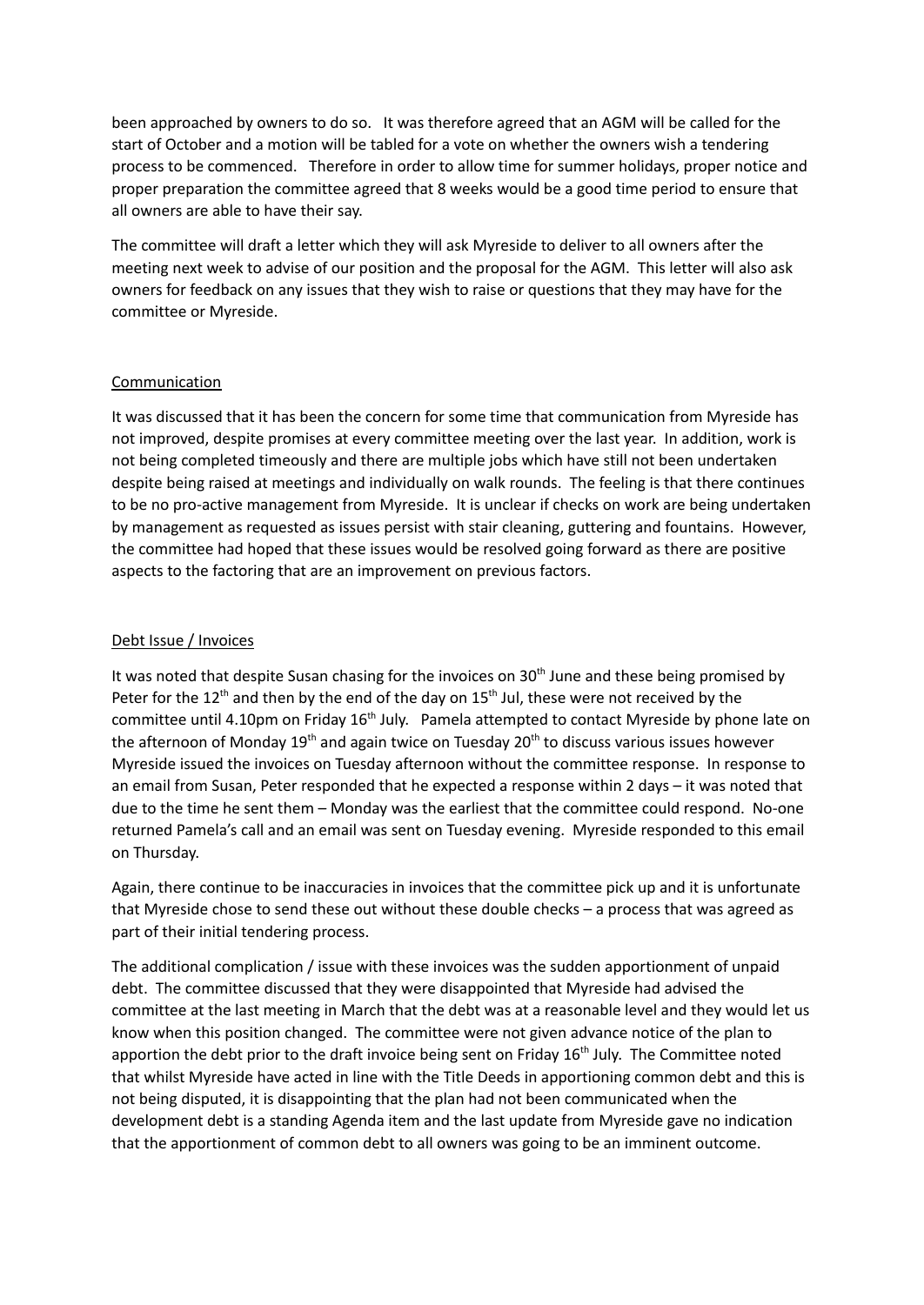### **Guttering**

Rich noted that the guttering issues have not been resolved.

### Door Painting

We were advised that this work was due to commence on  $27<sup>th</sup>$  July. There is no sign of any painting commencing yet and no communication from Myreside to advise otherwise.

### Door Numbering

Despite this being raised at several meetings with Myreside and discussed further on Susan's walk round with Keith on Thursday 17<sup>th</sup> June there has been no progress.

### Fountains

Robert advised that the fountain outside number 26/27 is not working. It was noted that if an AGM is to be called we could take the opportunity to ask residents about the fountains' future and whether they wish to spend the money continuing with the maintenance (which may have to be an external company in future), whether they would like them planted and ornamental or whether there is an option to dig them up and remove them altogether.

### Gardening

It was noted by Susan that despite the walk round with Keith on  $17<sup>th</sup>$  June there remain areas which have not been rectified. In addition Susan noted that there is a significant increase in weeds throughout the car parking areas growing from between the cobbles.

### Scottish Power Meters

It was noted that the Scottish Power bill should have been paid as agreed and charged in the invoices this month and it is vital that Myreside progress the move to SSE immediately to prevent any further bills from Scottish Power.

# IT

Neil advised that he could take on the IT aspects of the estate. Rich will liaise with Neil and Niall to arrange this.

### Immediate Actions

Meeting to be arranged with Myreside asap